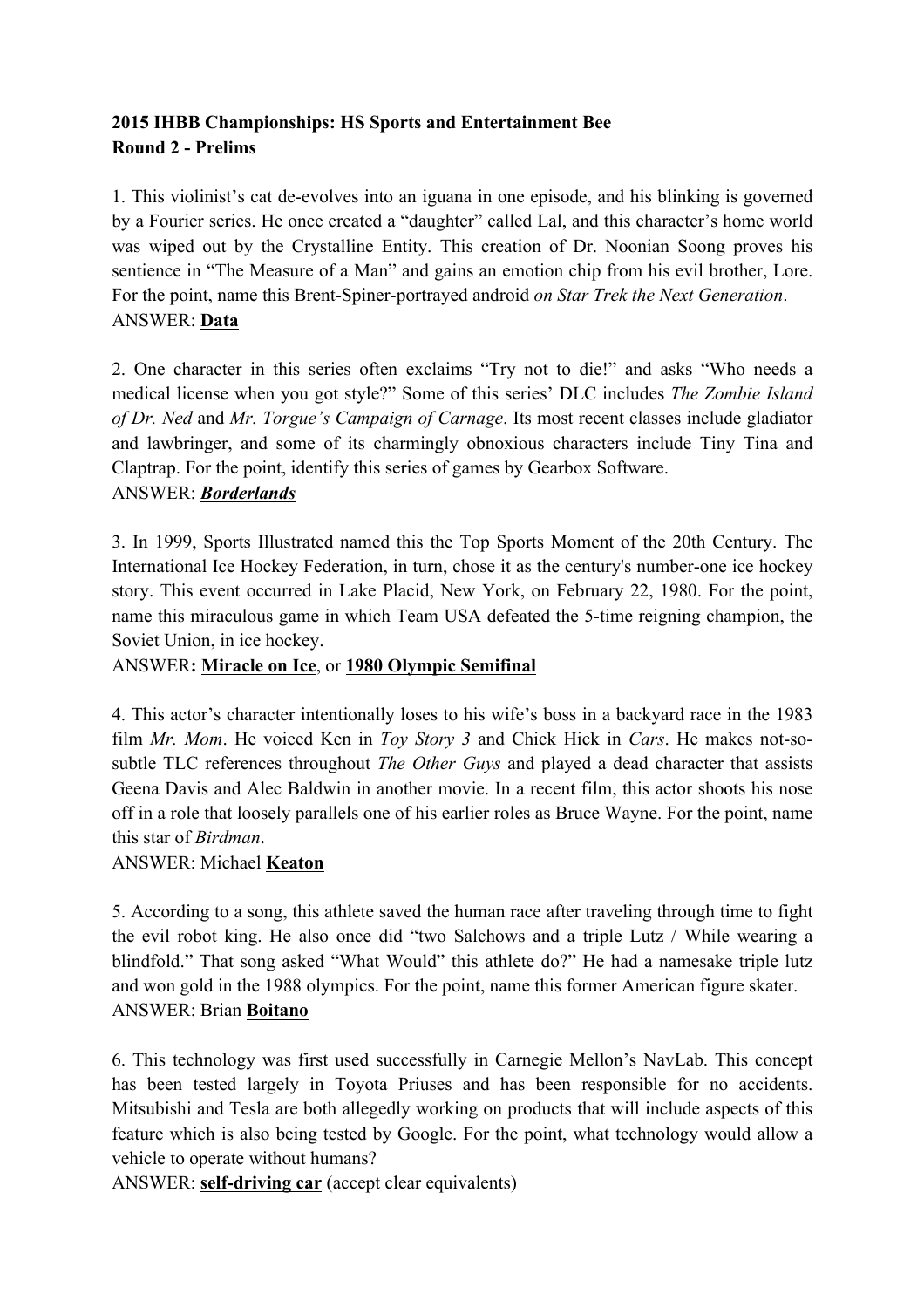7. This game's patches frequently remove a ghost that supposedly is its creator's dead brother. One of this video game's enemies was the result of a code glitch on pig model, while another was based on slenderman. Nether portals can be created in this game, along with various structures made out of blocks. For the point, what is this sandbox game created by Notch?

## ANSWER: **Minecraft**

8. This song's lyrics include a line about wanting a girl who can enjoy a cup of coffee. This song appeared on an album subtitled *(Six Rules), Part 1*. The main girl in this song's music video is named Hyuna, and the cartoon music video popularized a dance that resembles riding a horse. This song includes the lines "hey sexy lady" and "opa". For the point, what is this song by South Korean artist Psy?

#### ANSWER: **Gangnam Style**

9. In January 2015, this athlete overtook Annemarie Moser-Proell's record for most World Cup wins, though an injury had kept her out of the Sochi Olympics. This athlete was originally known by her maiden name "Kildow" and though she still maintains the name of her first husband though she is now dating Tiger Woods. This athlete won the women's gold in downhill at the Vancouver Olympics. For the point, name this most successful US skier ever.

#### ANSWER: Lindsey **Vonn**

10. This man lends his name to the main library of UCSD which also owns the rights to this man's works. His birthday is Read Across America Day and one of his works details an elephant who discovers a planet on a clover. His books include *Fox in Socks* and one about "500 hats." For the point, what author is famous for the lines "One fish, two fish, red fish, blue fish," and "do you like green eggs and ham?"

ANSWER: Theodore **Geisel** or **Dr. Seuss**

11. This character gains control of a weapon after obtaining the three spiritual stones. This character fights Agahnim in one appearance while in another, attempts to retrieve a mask for the Happy Mask Salesman. This character often rides a horse named Epona, uses the magical Master Sword, and plays the Ocarina of Time. For the point, who is this protagonist of the Legend of Zelda series?

#### ANSWER: **Link**

12. In one appearance, this character defeats older students in a video game in which you must collapse tunnels. He discovers he can sign messages as "-God" which he does to embarrass Bernard. He defends himself from a bathroom ambush using hot water and soap, and this Third is the brother of the internet crusaders Demosthenes and Locke. A disciple of Mazer Rakham, for the point, name this protagonist of a series of books by Orson Scott Card. ANSWER: **Ender** (accept **Andrew Wiggin**)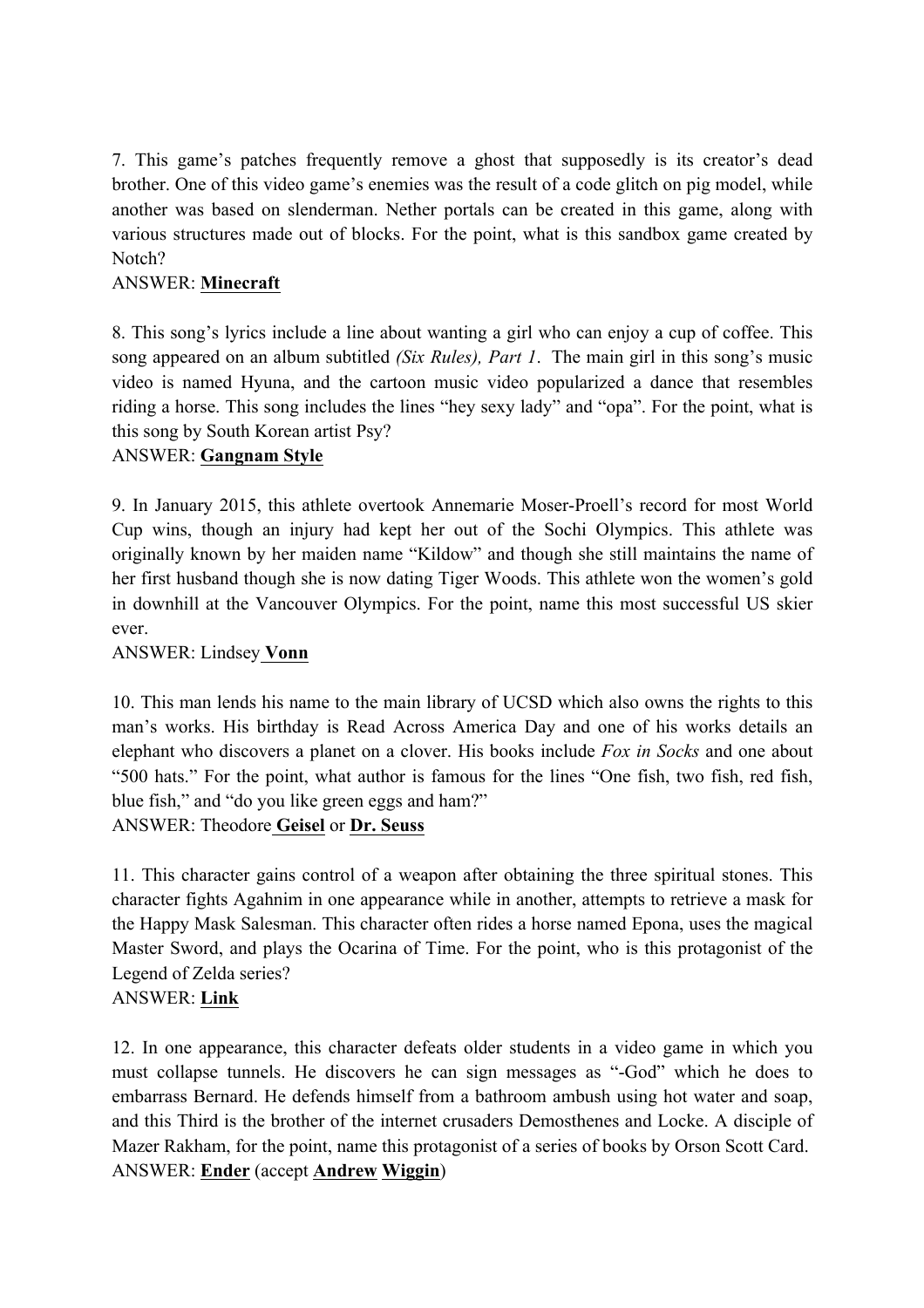13. Much of the proceeds from *Dark Side of the Moon* were used to fund this movie. Its opening credits praise the Swedish telephone system, and one scene sees its protagonists verbally abuse an old woman in an attempt to find a shrubbery. The death of Frank the Historian leads to the entire cast to be arrested during a charge at the Castle Arrgh during the final scene of this movie. Starring Graham Chapman and John Cleese, for the point, name this silly movie in which some knights search for a cup.

## ANSWER: *Monty Python and the Holy Grail*

14. This athlete and Baltimore-native is coached by Bob Bowman. This five-time winner of the Golden Goggle Award was diagnosed with ADHD at a young age. This athlete holds more records in his sport than any other athlete and also holds the record for most Olympic Gold medals with 18, all of which he earned from swimming. For the point, who is this prolific American Olympic swimmer?

## ANSWER: Michael **Phelps**

15. This type of structure is the location where Po hides from King Leck while losing his vision in *Graceling*. Tom Sawyer and Huckleberry Finn find Injun Joe's treasure in one of these formations. Harry Potter and Dumbledore encounter the Inferi in one of these geologic formations, where Voldemort hides his horcrux locket. For the point, identify this type of structure where Peeta and Katniss hide in *The Hunger Games*. ANSWER: **Cave**

16. This song's music video references Audrey Hepburn's dance scene in *Funny Face* and it was actually written by Swedish writer Shellback. This song tells the listener that "I'm lightening on my feet," and "that's what they don't see." For the point, what song also says the "The haters gonna hate, hate, hate" and appears on the most recent album by Taylor Swift.

#### ANSWER: "**Shake It Off**"

17. Bill Koch (**pr. Coke**) is an American who medaled in this specific sport at the Olympics which Kikkan Randall failed to do in 2014. An event in this sport was the most heavily requested for tickets at the 1994 Olympics, in which Italy defeated Norway in a relay in this sport. The god Ullr is sometimes portrayed performing this sport in illustrations of Norse myths. For the point, name this sport which is combined with jumping and shooting in two separate Winter Olympics disciplines.

ANSWER: **Cross-country skiing** (prompt on "skiing" accept "Nordic skiing" do NOT prompt or accept Alpine or downhill skiing)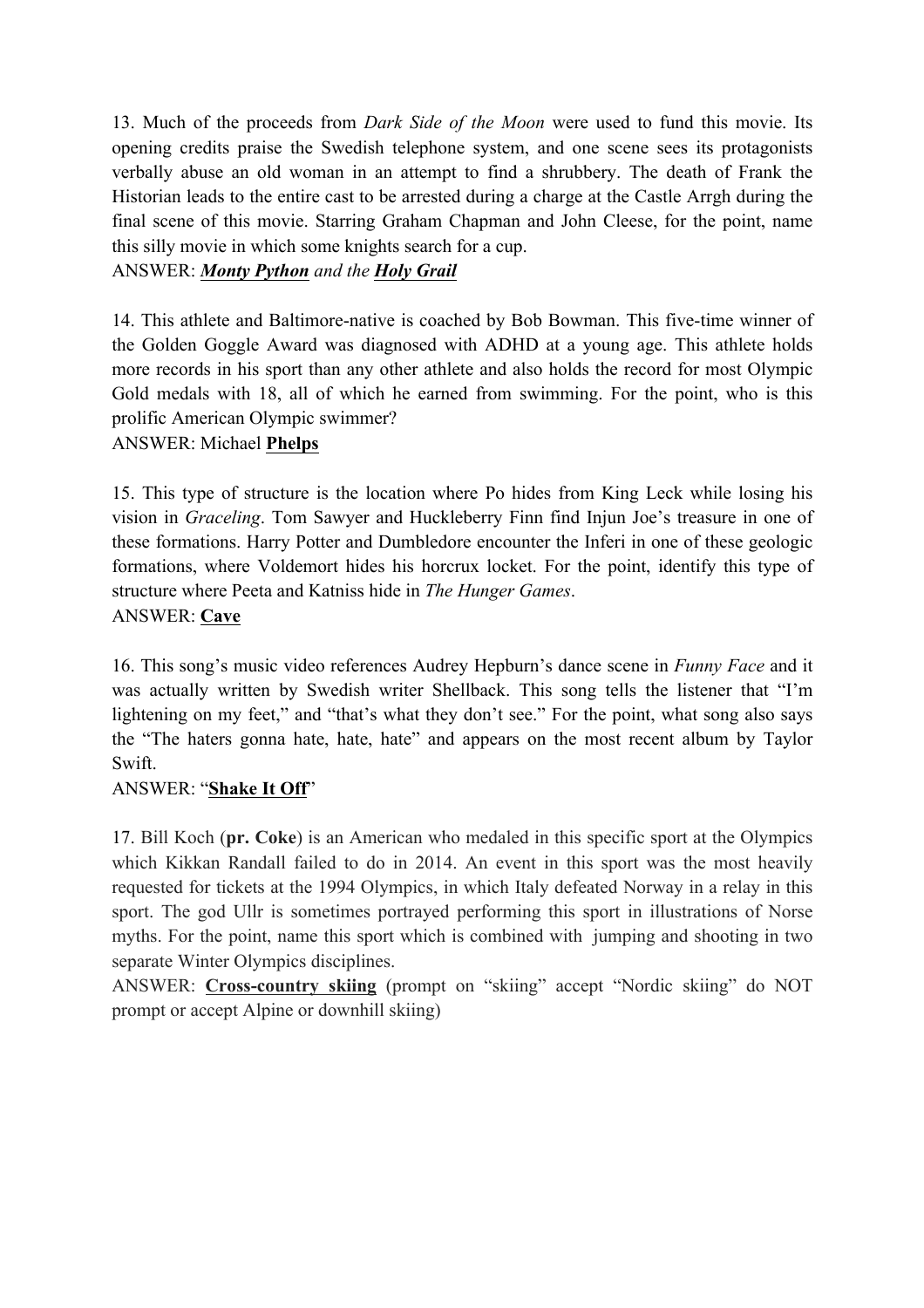18. The author of this series created the show *Are You Afraid of the Dark?* In one entry, the jello-like "gloid" is fed to citizens of Veelox, the majority of who are endlessly plugged into virtual reality machines. The next entry sees the protagonist travel to a planet where the humans are called "Gaars" and giant cats are the ruling class. Uncle Press mentors the title character and is killed fighting Saint Dane. For the point, identify this series of DJ Machale fantasy novels in which Bobby must protect Halla.

## ANSWER: *Pendragon*

19. This film has a character with a two-sided head that is named for a style of interrogation and is voiced by Liam Neeson. The main antagonist in this film is modeled after "The Man Upstairs," who disapproves of his son's style of play. That antagonist is voiced by Will Ferrell and is President Business. For the point, what is this film named for the colorful, interlocking bricks that were used to make it?

### ANSWER: *The LEGO Movie*

20. In a 1997 movie, a golden retriever named Buddy possesses the uncanny ability to play this sport. This sport was the subject of a movie about a high school tournament in this sport featuring Gene Hackman, called *Hoosiers.* At a YMCA in Massachusetts, Dr. James Naismith wrote the basic rules to this sport in 1891. For the point, name this popular sport that, in 1906, replaced the standard peach basket with the more practical metal hoop. ANSWER: **Basketball**

21. This character's rival stated that in high school, he was voted "Most likely to suck eggs." He conducts a performance of David Glen Eisley's "Sweet Victory" at a football game, and in another appearance, he explodes after a certain food product went straight to his thighs. This clarinetist and owner of Snellie works as a cashier and lives in a house shaped like a Moai. For the point, name this dreary cephalopod from *Spongebob Squarepants*. ANSWER: **Squidward** Tentacles

22. This country notably lost the 1999 Women's FIFA World Cup final after which Brandi Chastain of the winning American side tore off her shirt. This country has only made the FIFA World Cup Finals once in 2002, when it failed to attain any points in its group. This country's emphasis on individual sports that award many medals at the Olympics may have led it to underdevelop its football team while some have speculated that this country's onechild policy makes parents reluctant to involve their children in this sport. For the point, name this Asian country whose men's football teams have been less successful than those of its rivals South Korea and Japan.

#### ANSWER: **China**

23. This sport was played by W.G. Grace, a member of the Marylebone Club. A traditional contest in this sport is named for a satirical obituary and is associated with a memorial urn containing a burnt ball. That contest, the Ashes, is a Test series between England and Australia in this sport. For the point, name this sport played with a bat and wickets. ANSWER: **cricket**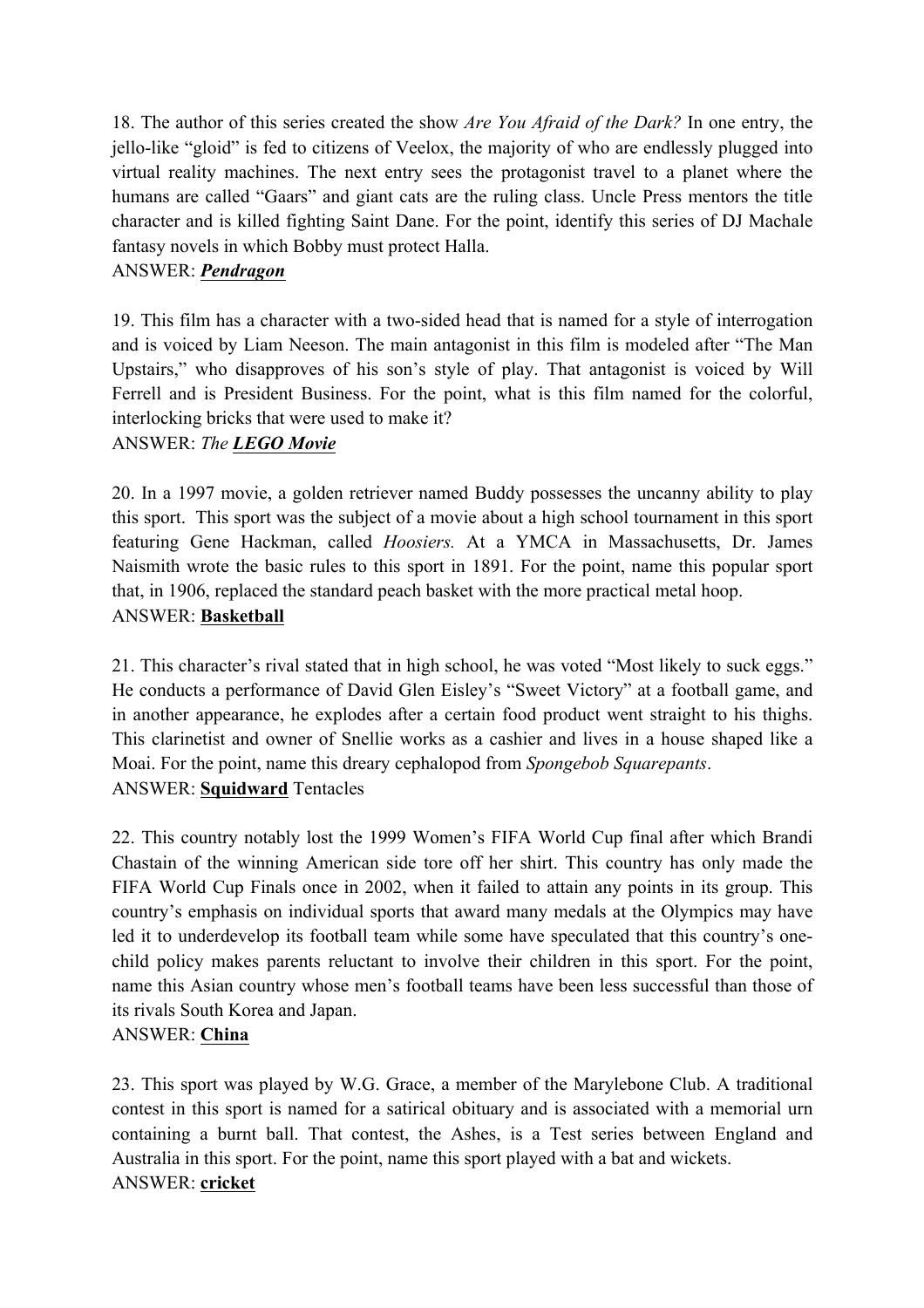24. This actor was animated in a series in which he and his niece Jade search for magical talismans. This actor starred in a series of films in which he played Inspector Lee, the unlikely partner of L.A. cop James Carter. In the 2010 remake of *Karate Kid*, Jaden Smith's Dre Parker was taught by this actor. For the point, what martial artist and actor hails from Hong Kong and starred in *Rush Hour*?

Answer: Jackie **Chan** (accept **Chan** Kong-sang)

25. The band Spirit is currently involved in a copyright infringement suit over their claim that this song ripped off their song "Taurus." It opens with four recorders before noting that a woman can "get what she came for" if the stores are all closed. It says that "the piper is calling you to join him" and closes with the line "To be a rock and not to roll." Appearing on its band's unnamed fourth studio album, and opening "There's a lady who's sure, all that glitters is gold," for the point, name this rock epic by Led Zeppelin.

### ANSWER: "**Stairway to Heaven**

26. This website was originally founded as "Hot or Not," where users could rank the attractiveness of various people. This website recently acquired the Oculus Rift virtual reality company to go along with its previous acquisition of Instagram. For the point, what is this Mark Zuckerberg- founded social media website where users can make friends from their blue profile pages?

### ANSWER: **Facebook**

27. David Foster Wallace once compared the brute force of this man's forehand motion with that of "a great liquid whip". He sometimes uses a between-the-legs shot, which he notably employed in the semifinals of the 2009 US Open against Novak Djokovic, bringing him triple match point and victory soon after. His rivalry with Rafael Nadal came to a head at the 2008 Wimbledon Final, in which Nadal defeated the 5-time reigning champion in a grueling match lasting 4 hours and 48 minutes. For the point, name this Swiss professional tennis player, the winner of 17 Grand Slam tournaments.

#### ANSWER: Roger **Federer**

28. This character spends time playing video games with his blind best friend, Isaac, and he is known for holding an unlit cigarette in his mouth to be ironic. He questions Peter Van Houten in Amsterdam where he visits the Anne Frank House with another member in his cancer support group. For the point, name this legless love interest of Hazel Grace in John Green's *The Fault in Our Stars*.

ANSWER: **Augustus** Waters